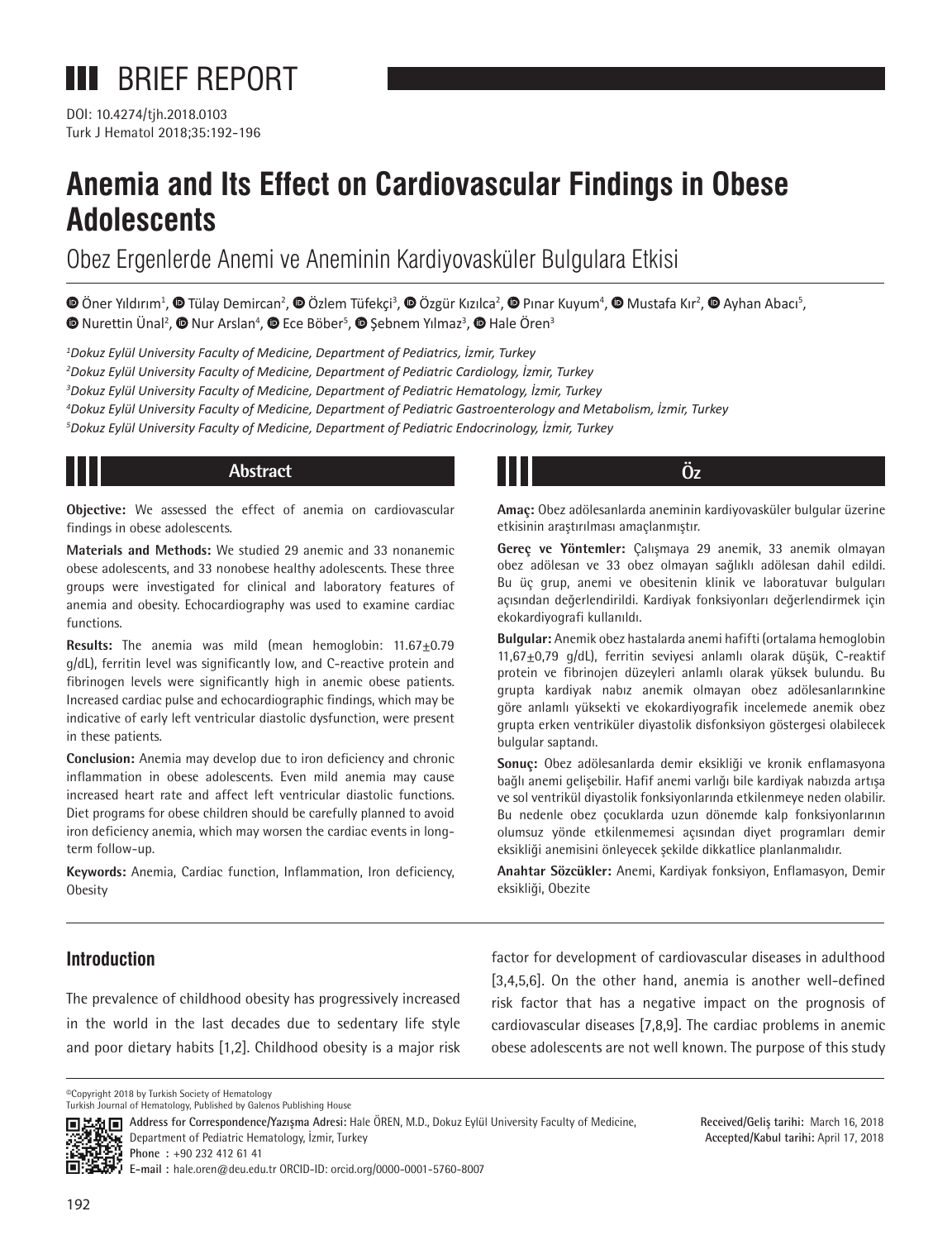was to assess the effect of anemia on cardiovascular findings in obese adolescents by means of standard, pulsed-wave Doppler (PWD), and tissue Doppler imaging (TDI) echocardiography.

#### **Materials and Methods**

Adolescent patients admitted to our hospital with exogenous obesity between the ages of 12 to 18 years were included. The study group was divided into two groups as anemic obese (n=29) and nonanemic obese (n=33) patients. Those who had endogenous obesity, infection, chronic use of medications, or other accompanying diseases were excluded. Healthy adolescents (n=33) whose body mass indexes (BMIs) were between the  $3<sup>rd</sup>$ and 85th percentiles were included as the control group.

Obesity was defined as a BMI at or above the  $95<sup>th</sup>$  percentile for children and teenagers of the same age and sex. BMI is calculated by dividing a person's weight in kilograms by the square of height in meters [10]. Anemia was defined according to the World Health Organization as hemoglobin value of ≤12 g/dL in women and ≤13 g/dL in men [11]. Hypertension was defined by a systolic and/or diastolic blood pressure at or above the 95th percentile for children and teenagers of the same age and sex [12].

Clinical data and results of laboratory measurements of patients were obtained from the hospital records, including complete blood cell count; renal, liver, and thyroid function tests; serum glucose, insulin, insulin resistance, lipid, fibrinogen, and C-reactive protein (CRP) levels; and iron parameters.

Echocardiography was performed after 15 min of resting by a pediatric cardiologist. Standardized M-mode echocardiography, PWD, and TDI echocardiography were performed to evaluate the status and functions of the heart [13]. By using M-mode echocardiography, interventricular septum diastolic diameter (IVSDD), left ventricular end-diastolic diameter, left ventricular posterior wall diastolic diameter (LVPWDD), left ventricular endsystolic diameter, ejection fraction (EF), left ventricular mass (LVM), and LVM index (LVMI) were calculated. Early diastolic mitral flow (E-wave), late diastolic mitral flow (A-wave), and early mitral to late mitral flow ratio (E/A) were found using PWD. Systolic myocardial velocity (S), late diastolic myocardial velocity (Em), early diastolic myocardial velocity (Am), ratio of early to late diastolic myocardial velocity (Em/Am), isovolumetric relaxation time, and myocardial performance index were calculated using TDI echocardiography.

All statistical analyses were performed using SPSS 15 (SPSS Inc., Chicago, IL, USA). Differences between groups for categorical variables were compared by chi-square test. The Student t-test and Mann-Whitney U test were used for the comparison of continuous variables. One-way analysis of variance (ANOVA) and Kruskal-Wallis tests were used for the comparison of more than two groups.

#### **Results**

Demographic data and clinical features of the groups are given in Table 1. The values of hemoglobin, mean corpuscular volume, red cell distribution width, iron parameters, fibrinogen, and CRP are shown in Table 2. Test results including serum glucose, insulin, insulin resistance, lipid profile, and renal, liver, and thyroid function tests did not differ among the three groups  $(p>0.05)$ .

M-mode and TDI echocardiographic parameters are given in Table 3 and Table 4. As seen in Table 3, there were significant changes of LVM, LVMI, LVPWDD, and IVSDD in obese patients. PWD measurements demonstrated that the E-wave and A-wave showed significant differences between the three groups (p=0.012, p=0.013) and between anemic and nonanemic obese groups (p=0.016, p=0.039). The E/A ratio was not statistically significant between the three groups (p=0.751).

#### **Discussion**

In our study, a significant proportion of anemic obese children were found to be on a diet to lose weight. Their ferritin levels were significantly lower even though there were signs of chronic inflammation, such as high levels of fibrinogen and CRP. Anemia may be seen in the obese population due to poor dietary habits and as a result of chronic inflammatory condition [14,15,16,17,18]. In obese patients, adipose tissue secretes proinflammatory cytokines that restrict erythropoiesis [17,18]. On the other hand, obesity-associated inflammation is closely linked to iron deficiency and involves impaired duodenal iron absorption associated with low expression of duodenal ferroportin and elevated hepcidin levels [14,19]. Iron deficiency and anemia may change mitochondrial and cellular energy homeostasis and increase the inactivity and fatigue of obese patients [19].

Anemia may cause hemodynamic changes, cardiomegaly, and left ventricular hypertrophy in the long-term period [9,20]. EF is one of the most commonly used parameters in evaluation of left ventricular systolic function. EF was not impaired in our study. Studies demonstrated that EF does not decrease in the early period of obesity [21,22,23]. It has been reported that these changes correlate with the degree and duration of anemia [9,20,24]. In a recent study, Zhou et al. [24] demonstrated that LV remodeling and LV systolic dysfunction occurred in patients with iron deficiency anemia when the hemoglobin level was in the range of 6-9 g/dL. In our study, the mean hemoglobin value was 11.67 $\pm$ 0.79 g/dL; it can be concluded that mild anemia in the obese population does not deteriorate systolic dysfunction.

Tachycardia, a well-known complication of anemia, develops as a compensatory response of the heart to inadequate tissue oxygenation caused by decreased erythroid mass [9]. In our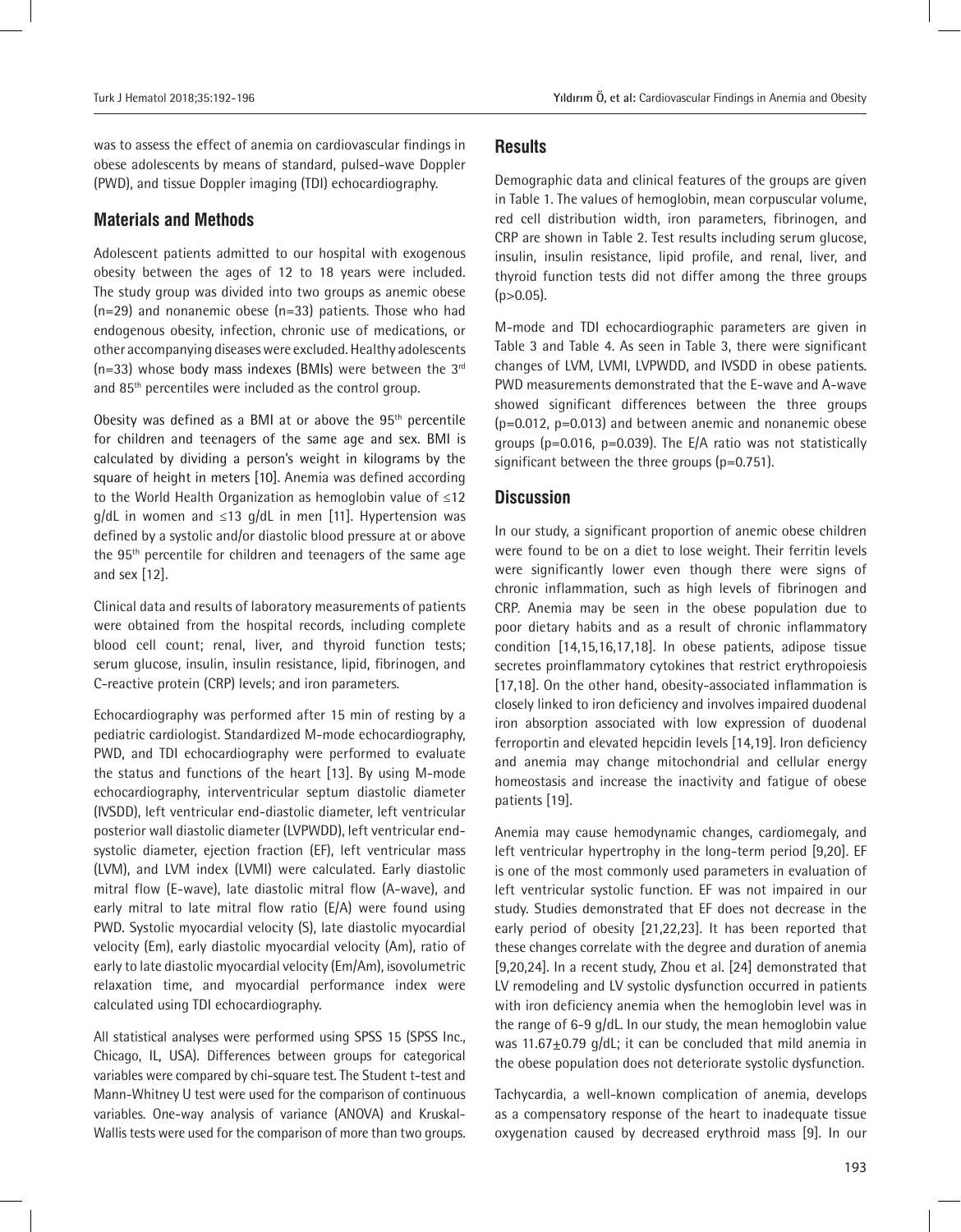| Table 1. Demographic and clinical features of the three groups. |                                                                     |                                                                 |                                                                         |              |  |
|-----------------------------------------------------------------|---------------------------------------------------------------------|-----------------------------------------------------------------|-------------------------------------------------------------------------|--------------|--|
|                                                                 | <b>Anemic obese</b><br>$n=29$<br>mean $\pm$ SD/<br>median/(min-max) | Nonanemic obese<br>$n=33$<br>mean $\pm$ SD/<br>median/(min-max) | <b>Healthy controls</b><br>$n=33$<br>mean $\pm$ SD/<br>median/(min-max) | p            |  |
| Age (years)*                                                    | $13.89 \pm 1.39$                                                    | $14.18 \pm 1.28$                                                | $14.4 \pm 1.42$                                                         | 0.613        |  |
|                                                                 | $14/(12-17)$                                                        | $14/(12-16)$                                                    | $14/(12-17)$                                                            |              |  |
| Male/female (n)                                                 | 13/16                                                               | 18/15                                                           | 18/15                                                                   | 0.683        |  |
| Fatique (n/%)                                                   | 21/72%                                                              | 24/73%                                                          | 12/36%                                                                  | 0.033        |  |
| Diet $(n/90)$                                                   | 8/28%                                                               | 1/3%                                                            | 1/3%                                                                    | 0.020        |  |
| Effort intolerance (n/%)                                        | 14/48%                                                              | 11/33%                                                          | 5/15%                                                                   | 0.019        |  |
| Weight (kg)*                                                    | $84.34 \pm 17.68$                                                   | $86.69 \pm 13.1/$                                               | $56.08 \pm (9.21)$                                                      | 0.001        |  |
|                                                                 | 80/(65.5-144.8)                                                     | 87.5 (59.5-117)                                                 | $55.5/(36.8-75)$                                                        | $p1 = 0.326$ |  |
|                                                                 |                                                                     |                                                                 |                                                                         | $p2 = 0.001$ |  |
|                                                                 |                                                                     |                                                                 |                                                                         | $p3 = 0.001$ |  |
| BMI (percentile)*                                               | $97.78 \pm 1.25$                                                    | $97.35 \pm 1.25$                                                | $50.83 \pm 26.54$                                                       | 0.001        |  |
|                                                                 | 98/(95-99.7)                                                        | 97/(95-99.03)                                                   | $57/(3 - 88)$                                                           | $p1 = 0.208$ |  |
|                                                                 |                                                                     |                                                                 |                                                                         | $p2 = 0.001$ |  |
|                                                                 |                                                                     |                                                                 |                                                                         | p3=0.001     |  |
| Cardiac pulse** (beats/minute)                                  | $88.93 \pm 14.08$                                                   | $84 + 11.07$                                                    | $77.57 + 9.69$                                                          | 0.001        |  |
|                                                                 | 88/(60-116)                                                         | $84/(62-109)$                                                   | $80/(48-88)$                                                            | $p1 = 0.225$ |  |
|                                                                 |                                                                     |                                                                 |                                                                         | $p2 = 0.001$ |  |
|                                                                 |                                                                     |                                                                 |                                                                         | p3=0.070     |  |
| Hypertension (n/%)                                              | 14/48%                                                              | 14/42%                                                          |                                                                         | 0.644        |  |
| Systolic blood pressure*                                        | $130.55 \pm 14.35$                                                  | $128.3 \pm 10.62$                                               | $111.36 \pm 10.62$                                                      | 0.001        |  |
| (mmHq)                                                          | 129/(107-168)                                                       | 130/(100-164)                                                   | $111/(93 - 140)$                                                        | p1=0.719     |  |
|                                                                 |                                                                     |                                                                 |                                                                         | $p2 = 0.001$ |  |
|                                                                 |                                                                     |                                                                 |                                                                         | $p3 = 0.001$ |  |
| Diastolic blood pressure*                                       | $80.03 + 9.76$                                                      | $79.72 \pm 10.23$                                               | $68.45 \pm 7.37$                                                        | 0.001        |  |
| (mmHq)                                                          | $80/(68-108)$                                                       | $80/(60-104)$                                                   | $70/(52-80)$                                                            | $p1 = 0.938$ |  |
|                                                                 |                                                                     |                                                                 |                                                                         | $p2 = 0.001$ |  |
|                                                                 |                                                                     |                                                                 |                                                                         | $p3 = 0.001$ |  |

p1: Anemic obese versus nonanemic obese, p2: anemic obese versus healthy controls, p3: nonanemic obese versus healthy controls, SD: standard deviation. Statistically significant values are shown in bold.

**Table 2. Hemoglobin, erythrocyte indexes, iron parameters, fibrinogen, and C-reactive protein levels of anemic and nonanemic obese adolescents.**

|                                                     | Anemic<br>obese<br>$n = 29$<br>$mean + SD$ | <b>Nonanemic</b><br>obese<br>$n = 33$<br>$mean + SD$ | $\mathbf{p}$ |  |
|-----------------------------------------------------|--------------------------------------------|------------------------------------------------------|--------------|--|
| Hemoglobin (g/dL)                                   | $11.7 + 0.8$                               | $14.0 + 1.2$                                         | 0.001        |  |
| Mean corpuscular volume (fL)                        | $76.1 + 3.8$                               | $83.4 + 4.1$                                         | 0.001        |  |
| Red cell distribution width (%)                     | $15.5 + 5.8$                               | $13.6 + 0.6$                                         | 0.001        |  |
| Serum iron (µg/dL)                                  | $53 + 36$                                  | $72 + 42$                                            | 0.067        |  |
| Iron binding capacity (µg/dL)                       | $399 + 69$                                 | $375 + 52$                                           | 0.791        |  |
| Transferrin saturation (%)                          | $13.8 + 10.2$                              | $18.2 + 9.2$                                         | 0.082        |  |
| Ferritin (ng/mL)                                    | $18.9 + 14.9$                              | $28.18 + 15.8$                                       | 0.023        |  |
| Fibrinogen (g/dL)                                   | $3.9 + 0.7$                                | $3.5 + 0.7$                                          | 0.045        |  |
| C-reactive protein (mg/dL)                          | $8.3 + 8.4$                                | $3.4 + 4.0$                                          | 0.002        |  |
| SD: Standard deviation.                             |                                            |                                                      |              |  |
| Statistically significant values are shown in bold. |                                            |                                                      |              |  |

study, the anemic obese group was found to have significantly higher cardiac pulse rates than the nonanemic obese group, even though the anemia was mild. The changes in E- and A-waves seen in PWD might be caused by increased heart rates in our anemic obese group, which may be indicative of early subclinical ventricular diastolic dysfunction [21,23,25,26].

Regarding the cardiac geometry, an increased LVMI has been shown in obese children [6]. Sharpe et al. [27] demonstrated that BMI is directly related to LVMI. An increased LVMI results in ventricular hypertrophy, which eventually results in left ventricular diastolic dysfunction [23,25,26,27,28,29,30]. Similarly, in our study, measurements of LVM, LVMI, LVPWDD, and IVSDD were found to be increased in both obese groups compared to the healthy control group.

In this study, the number of patients was relatively low and the anemia was mild, so we recommend further studies with larger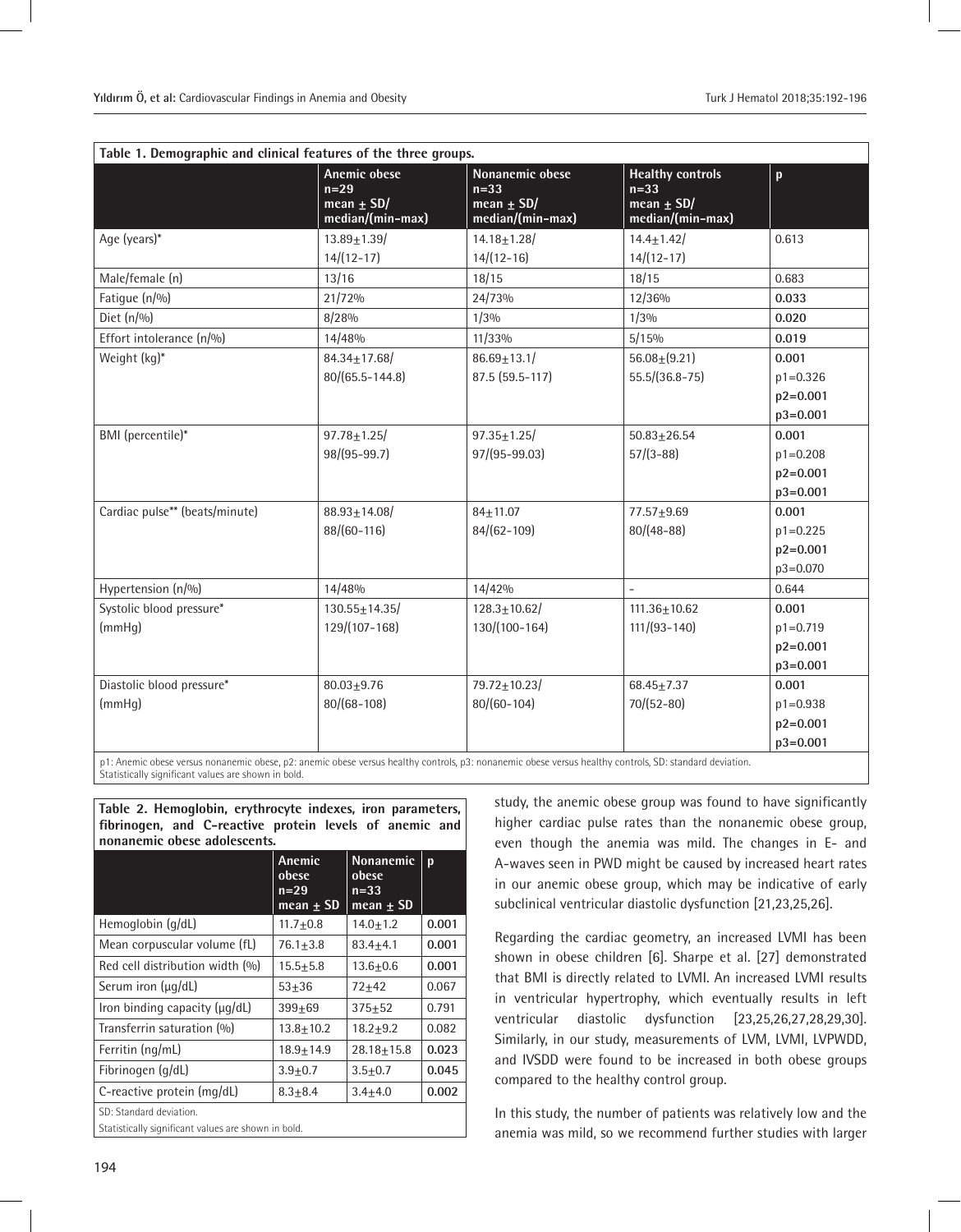| between the three groups. |                                            |                                                      |                                                       |              |  |
|---------------------------|--------------------------------------------|------------------------------------------------------|-------------------------------------------------------|--------------|--|
|                           | Anemic<br>obese<br>$n=29$<br>mean $\pm$ SD | <b>Nonanemic</b><br>obese<br>$n=33$<br>mean $\pm$ SD | <b>Healthy</b><br>controls<br>$n=33$<br>mean $\pm$ SD | p            |  |
| EF $(0/0)^*$              | 66.70 $\pm$ 5.68                           | $67 + 5.62$                                          | $66.81 + 4.78$                                        | 0.931        |  |
| <b>LVM</b>                | 143.09+33.07                               | 145.26+38.07                                         | $107.11 + 25.7$                                       | 0.001        |  |
| (g)                       |                                            |                                                      |                                                       | $p1 = 0.977$ |  |
|                           |                                            |                                                      |                                                       | $p2 = 0.001$ |  |
|                           |                                            |                                                      |                                                       | $p3 = 0.001$ |  |
| LVMI                      | $82.71 + 19.12$                            | 84.12+21.84                                          | 68.24+13.76                                           | 0.002        |  |
| (q/m <sup>2</sup> )       |                                            |                                                      |                                                       | $p1 = 0.933$ |  |
|                           |                                            |                                                      |                                                       | $p2 = 0.002$ |  |
|                           |                                            |                                                      |                                                       | $p3 = 0.002$ |  |
| LVESD<br>(mm)             | $28.4 + 3.6$                               | $29.8 + 2.7$                                         | $28 + 5.3$                                            | 0.154        |  |
| LVPWDD                    | $9.3 + 1.1$                                | $9.0 + 1.3$                                          | $7.9 + 1.2$                                           | 0.001        |  |
| (mm)                      |                                            |                                                      |                                                       | $p1 = 0.276$ |  |
|                           |                                            |                                                      |                                                       | $p2 = 0.001$ |  |
|                           |                                            |                                                      |                                                       | $p3 = 0.001$ |  |
| LVEDD<br>(mm)             | $45.9 + 38$                                | $46.8 + 5.8$                                         | $45.1 + 3.8$                                          | 0.337        |  |
| <b>IVSDD</b>              | $8.9 + 1.5$                                | $9.2 + 2.4$                                          | $7.4 + 1.3$                                           | 0.001        |  |
| (mm)                      |                                            |                                                      |                                                       | $p1 = 0.682$ |  |
|                           |                                            |                                                      |                                                       | $p2 = 0.001$ |  |
|                           |                                            |                                                      |                                                       | $p3 = 0.001$ |  |

**Table 3. Comparison of M-mode echocardiographic parameters** 

p1: Anemic obese versus nonanemic obese; p2: anemic obese versus healthy controls; p3: nonanemic obese versus healthy controls. Statistically significant values are shown in bold.

EF: Ejection fraction, LVM: left ventricular mass, LVMI: LVM index, LVESD: left ventricular end-systolic diameter, LVPWDD: left ventricular posterior wall diastolic diameter, LVEDD: left ventricular end diastolic diameter, IVSDD: interventricular septum diastolic diameter, SD: standard deviation.

#### **Table 4. Comparison of the tissue Doppler image parameters between the three groups.**

|                  | Anemic<br>obese<br>$n=29$<br>$mean + SD$ | <b>Nonanemic</b><br>obese<br>$n = 33$<br>mean $\pm$ SD | <b>Healthy</b><br>controls<br>$n = 33$<br>$mean + SD$ | p     |
|------------------|------------------------------------------|--------------------------------------------------------|-------------------------------------------------------|-------|
| $S$ (cm/s)       | $10.23 + 1.66$                           | $10.76 + 2.36$                                         | $10.91 + 2.96$                                        | 0.799 |
| $Em$ (cm/s)      | $16.37 + 3.1$                            | $16.9 + 3.87$                                          | $16.94 + 3.72$                                        | 0.791 |
| Am $\text{cm/s}$ | $9.16 + 2.41$                            | $9.46 + 2.3$                                           | $8.65 + 2.51$                                         | 0.678 |
| Em/Am            | $1.85 + 0.41$                            | $1.82 + 0.38$                                          | $2.03 + 0.44$                                         | 0.092 |
| E/Em             | $5.93 + 1.15$                            | $5.40 + 1.53$                                          | $5.29 + 1.40$                                         | 0.090 |
| $IVRT$ (ms)      | $44.06 + 6.29$                           | $44.6 + 4.6$                                           | $45.81 + 4.57$                                        | 0.530 |
| <b>MPI</b>       | $0.31 + 0.04$                            | $0.31 + 0.04$                                          | $0.31 + 0.04$                                         | 0.261 |

p1: Anemic obese versus-nonanemic obese; p2: anemic obese versus healthy control; p3: nonanemic obese versus healthy control.

S: Systolic myocardial velocity, Em: late diastolic myocardial velocity, Am: early diastolic myocardial velocity, Em/Am: ratio of early to late diastolic myocardial velocity, E/Em: early mitral flow to late diastolic myocardial velocity, IVRT: isovolumetric relaxation time, MPI: myocardial performance index, SD: standard deviation.

samples of obese adolescents with different stages of anemia for more accurate investigation of effects of anemia in obese adolescents. Follow-up of these adolescents is also important to provide a prompt therapeutic approach and better outcome.

# **Conclusion**

Anemia may develop due to iron deficiency and chronic inflammation in obese adolescents. Our study suggests that blood pressure, heart rate monitoring, and echocardiographic measurements should be carefully checked in anemic obese adolescents at frequent intervals for early detection of hypertension, tachycardia, and left ventricular diastolic dysfunction. Even mild anemia may cause increased heart rate and change the left ventricular diastolic functions in obese adolescents. Diet programs of obese children should therefore be carefully planned to avoid iron deficiency anemia, which may worsen the cardiac outcome in long term follow-up.

#### **Ethics**

**Ethics Committee Approval:** This study was approved by the Dokuz Eylül University Drug and Clinical Investigation Ethics Committee (protocol no: 1583-GOA, decision no. 2014/23-16).

**Informed Consent:** Informed consent for study participation was obtained from all patients and their parents.

### **Authorship Contributions**

Concept: H.Ö.; Design: H.Ö., N.Ü., M.K., E.B., A.A., N.A., Ş.Y., Ö.Y.; Data Collection or Processing: Ö.Y., T.D., Ö.K., P.K.; Analysis or Interpretation: H.Ö., N.Ü., A.A., M.K., Ö.T., Ö.Y.; Literature Search: H.Ö., Ö.T., Ö.Y.; Writing: H.Ö., M.K., Ö.T., Ö.Y.

**Conflict of Interest:** The authors of this paper have no conflicts of interest, including specific financial interests, relationships, and/or affiliations relevant to the subject matter or materials included.

### **References**

- 1. Lobstein T, Baur L, Uauy R; IASO International Obesity Task Force. Obesity in children and young people: a crisis in public health. Obes Rev 2004;5(Suppl 1):4-104.
- 2. Ogden CL, Carroll MD, Lawman HG, Fryar CD, Kruszon-Moran D, Kit BK, Flegal KM. Trends in obesity prevalence among children and adolescents in the United States, 1988-1994 through 2013-2014. JAMA 2016;315:2292- 2299.
- 3. Herouvi D, Karanasios E, Karayianni C, Karavanaki K. Cardiovascular disease in childhood: the role of obesity. Eur J Pediatr 2013;172:721-732.
- 4. Berenson GS, Srinivasan SR, Xu JH, Chen W. Adiposity and cardiovascular risk factor variables in childhood are associated with premature death from coronary heart disease in adults: the Bogalusa Heart Study. Am J Med Sci 2016;352:448-454.